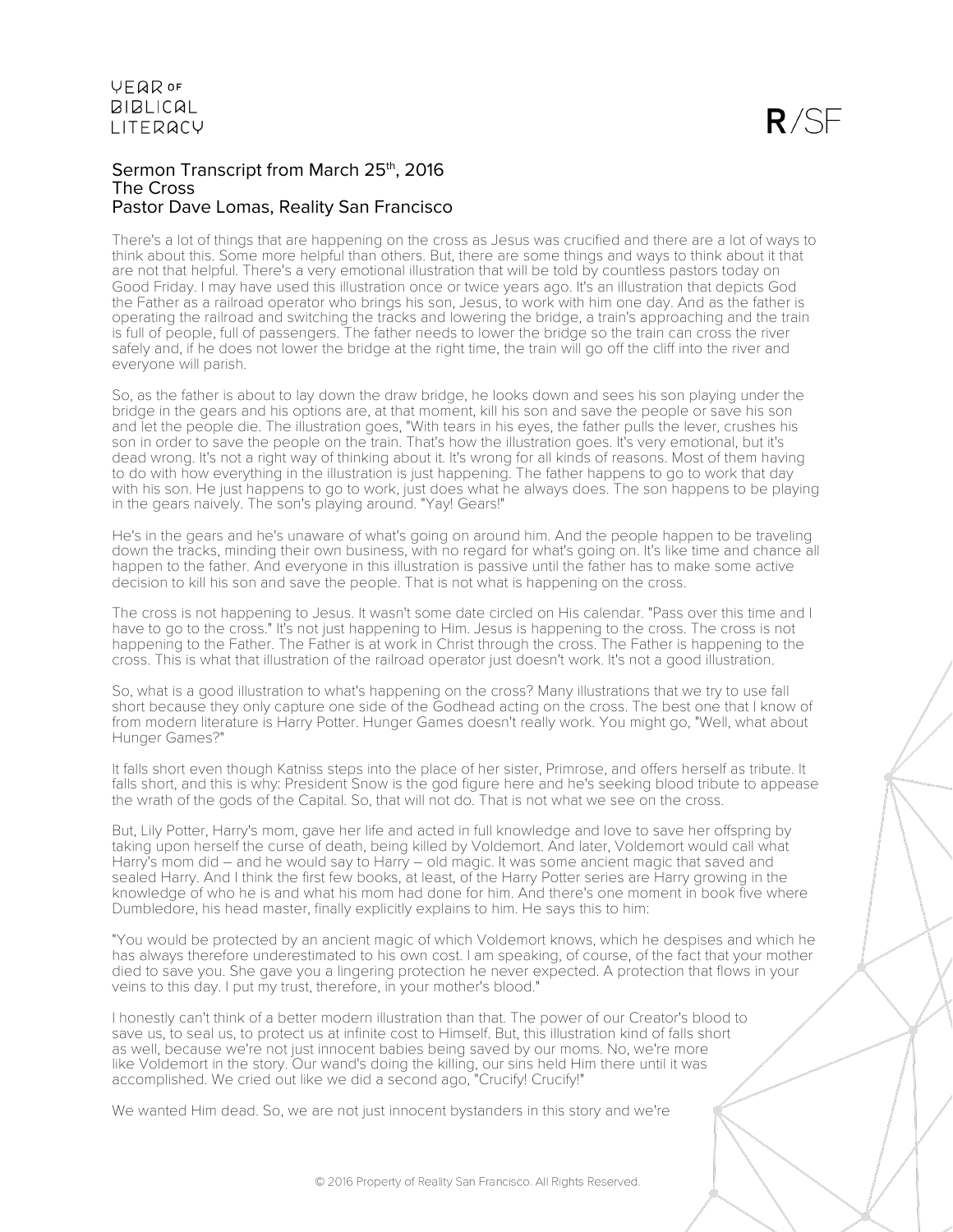# **VFQR OF BIBLICAL LITERACY**



not just some people that just happened to be saved. We, actually in the scene as we read from the book of Mark, the Bible depicts Jesus being delivered up to the whole world and the whole world working together to betray Jesus. The world working together to deny Jesus, to reject Him, to charge Him, to beat Him, to mock Him, to kill Him. We are all complicit in this. It's all of us that did this.

The way that Mark tells this story, he does it very very keenly to make sure that we get it all. That Jesus was delivered up over to the Gentiles and the Gentiles through Pilot were like, "I don't really see anything wrong with Him."

#### And they yell, "Crucify!"

And they all did. And then he handed Him over to his own guards and then they beat Him and then they mocked Him and everyone mocked Him. Jew and Gentile alike; everyone mocked Jesus, everyone condemned Jesus. And they put a robe around Him and they mocked Him and they said, "Hail, king of the Jews!"

And the Jews said, "Take that sign down. That's what He said He is."

And then Pilot said, "What I have written, I have written."

This isn't just happening to Jesus and we don't just happen to be bystanders, we're a part of this. When Peter recounts what happened on the cross in a sermon he gives in the book of Acts, he says this. Listen to this.

Acts 2:22-23, "'Jesus of Nazareth was a man accredited by God to you by miracles, wonders and signs, which God did among you through him, as you yourselves know. This man was handed over to you by God's deliberate plan and foreknowledge; and you, with the help of wicked men, put him to death by nailing him to the cross.'"

You nailed Him to the cross. The cross didn't just happen. What we see is that. God the Father and God the Son and God the Spirit and collective humanity were all at work in this one event. It would probably take a lifetime to unpack this event. But, every person is at work in this event. All of the Godhead and all of humanity are at work in this one event. This is why the cross is at the center of the Christian faith. It is the primary symbol associated with Jesus Christ.

No one wears a necklace of an empty tomb around their neck or a loaf of bread or a cup of wine, they wear a cross. Which is strange because a cross, in the first century, was a humiliating symbol. It was one of the most torturous ways to die invented by the Romans. So excruciating that the very word excruciating means "from the cross." It was so excruciating and so humiliating that Roman citizens were not even allowed to be crucified.

Cicero, a Roman philosopher, wrote that the cross should be removed from a Roman citizen's thoughts, his eyes and ears. It's not something that a civilized person in the Roman world should have witnessed ever or even talked about. It was that horrendous. It was that horrific. It was that bloody. It was that humiliating. Anyone at this time in the first century, Jew or Gentile, Jew or Greek, everyone saw the cross as an act of you being humiliated and you being cursed by God, or "the gods" if you're Greek. And Jesus hung on the cross. But, we cherish the cross. We Christians sing songs about the cross all year long. Once a year, we set aside a day to remember the cross on Good Friday and we call the cross good.

Because, the symbol that spoke of Rome's naked power and might is now that symbol that speaks of God's naked love and justice. God takes this symbol of the cross and he flips it upside down. So, what was happening on the cross? What was God doing on the cross?

Romans 8:32 says that God did not spare His own Son, but gave Him up for us all. On the cross, God was giving up His Son for us. His pure and beautiful and spotless and blameless Son to us. His vulnerable Son to us. He was giving His Son. He didn't spare Him. He gave Him up for us all. Jesus was dying for us and God, it says in Romans 3:25, "God presented Christ as a sacrifice of atonement, through the shedding of His blood."

That word "atonement" is a very important word. On the cross, God was reconciled. That's kind of what that word means. You can break the word "atonement" down like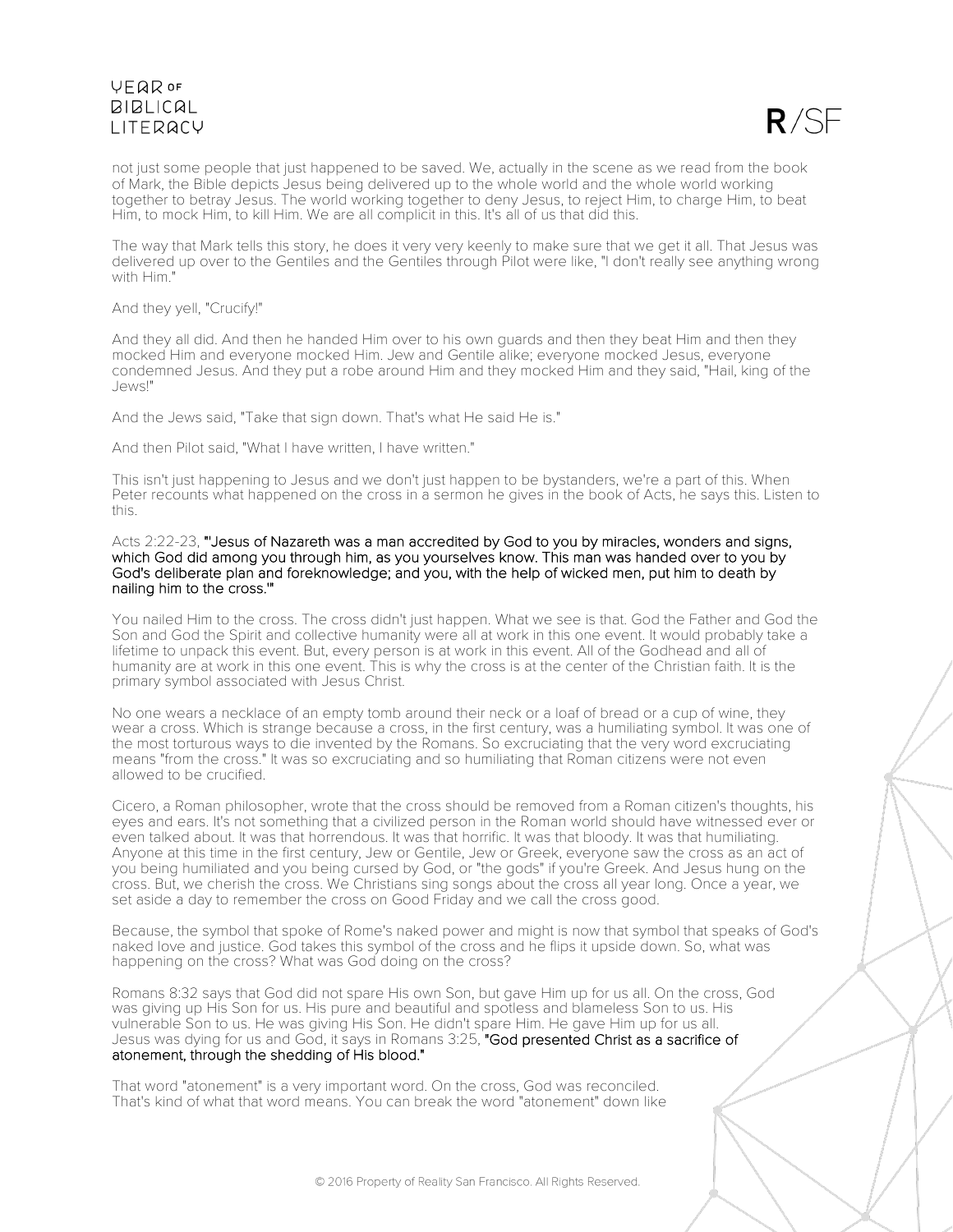# **VFQR OF BIBLICAL LITERACY**



this: "At-one-ment." It means that the two things that are separated become one. So, on the day of "at-onement" or the day of atonement for Israel, it was making Israel one again with God because their sin had separated them from God. And atonement, the sacrifice of a pure lamb, brought them back in unison with God. On the cross, Jesus was making us one with God through His precious blood.

And on the cross, it says in 2 Corinthians, God made Him who had no sin to be sin for us so that in Him we might become the righteousness of God. On the cross, God was removing our sin, placing the consequences, placing the punishment of our sins upon Jesus. Our sins. The way that the Scriptures depict our sins and the consequences of our sin is death, exile, being kicked out of the Garden, living east of Eden. And then the people of God, every time they would sin, they would get further and further and further east or further and further and further in exile.

Another way you would be under the judgment of God or the wrath of God is when God handed you over to the Gentiles. So, when God handed Israel over to Babylon, God was judging them. And, it says in Deuteronomy, anyone who hangs on a tree is accursed by God. What we see in the crucifixion is Jesus coming under all of that for us. Jesus being delivered up unto the Gentiles, being delivered to Pilot and being crucified on a Roman cross. We see Jesus being exiled. He was crucified outside of the city walls. We see Jesus hanging on a tree. We see Jesus ultimately dying.

He bore our curse. The curse of our sins, the wrath of God for our sins was upon Him that we might be made right with God and thus be restored and in right relationship with God. As it says in 2 Corinthians 5:19, "For God was in Christ reconciling the world to Himself."

The whole world is being reconciled and brought together and brought at peace by the cross. No longer counting people's sins against them. This is the activity of the cross. This is what God was doing on the cross. Like I said, the cross was not happening to God, God was happening to the cross. And His happening to the cross was for us. He's moving toward the cross for us. There's a moment in Jesus' ministry where He sets His face like flint to Jerusalem. He's going to the cross and He's going to the cross for us. He's going to the cross to pursue us. The Father was not caught off guard by the cross. The Son was not naive going to the cross. They knew this was happening.

But, don't think for a second that this is just God being cool and calculated to gain our salvation. Like, Jesus went cool to the cross. Like, "I'm going and I'm going to gain their salvation. This is what I'm doing."

That is not the picture that we get, even in the Garden of Gethsemane when Jesus cries out, "Let this cup pass from me," as He's about to face drinking in the cup of the wrath of God down to the very bottom. He staggers. He's like, "I don't know if I can go through this," but He does. Because what happens on the cross is not just God being cool and calculated, it was absolute agony for all of the Godhead.

Mark 15:33, we read this, "At noon, darkness came over the whole land."

At noon, it was dark. This here is a metaphor for the judgment of God.

#### "And at three in the afternoon, Jesus cried out in a loud voice, 'Eloi, Eloi, lema sabachthani?'"

Now remember, His face was beaten in. He was beaten and pummeled. They would throw a robe over His face and punch Him and beat Him with rods and other things that men do in torture that probably shouldn't be named. And they did this to Jesus and they would mock Him saying, "If you are a prophet, tell us who just hit you."

So, Jesus' eyes were swollen in, His teeth were busted out, His lips were swollen. So, when He mumbled, 'Eloi, Eloi, lema sabachthani," it sounded like He was calling out for Elijah. It sounded like He was saying, "Elijah, Elijah." So, people mocked Him like, "Oh, He's calling out for Elijah to save Him now. Look, He's calling out to Elijah."

But, He wasn't calling out for Elijah. He was saying, "My God, my God, why have you forsaken  $m^2$ 

This is Jesus' cry of rejection. This is Jesus' cry of neglect. There is much much debate around what this cry means, but everyone agrees that Jesus is quoting Psalm 22. And, if you were to go to Psalm 22 you will see that during the crucifixion, Jesus was living out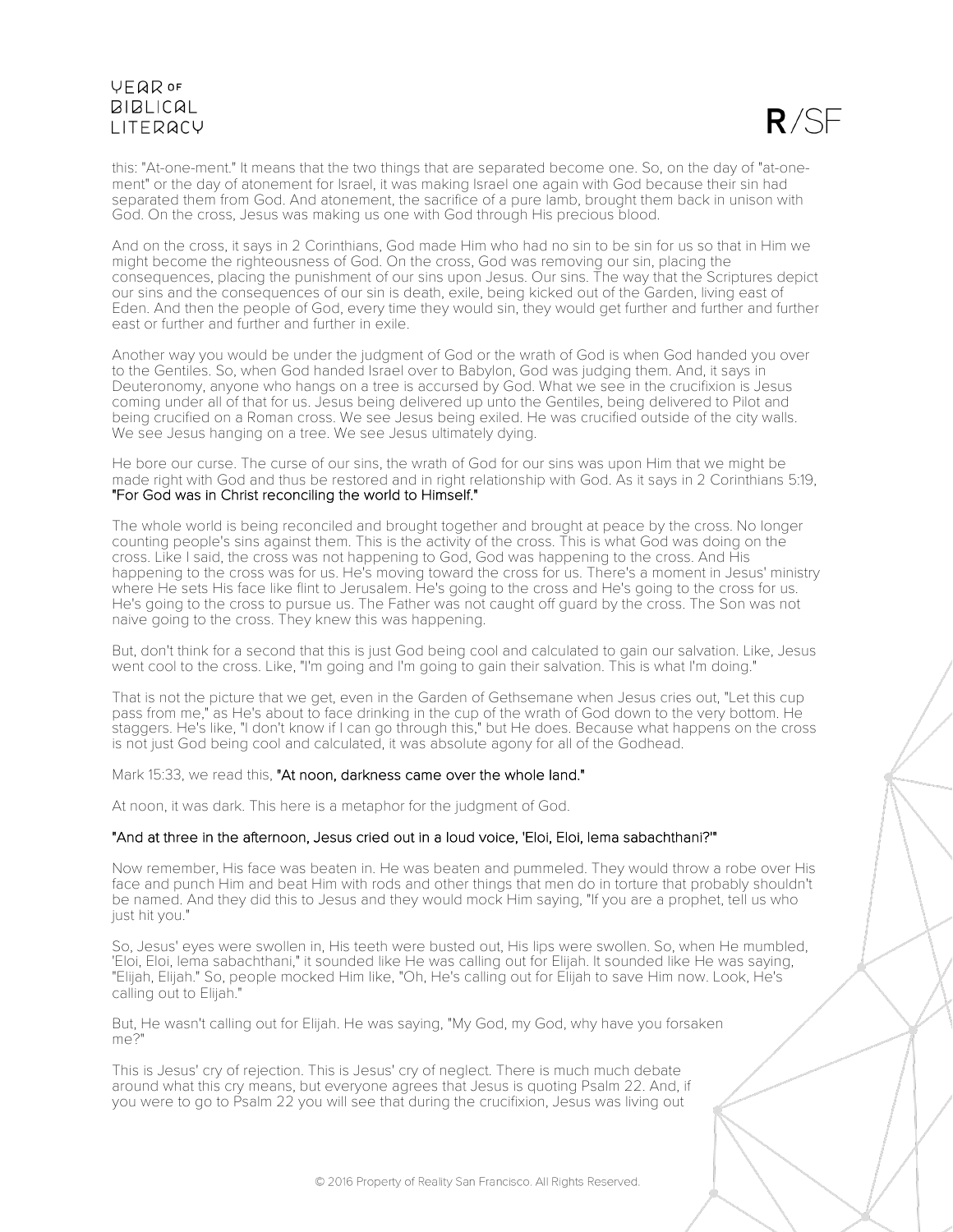## **VEQR OF BIBLICAL LITERACY**



the situation described in the Psalm of suffering. Psalm 22 is like what Jesus sees from the cross as the suffering servant.

#### So, Psalm 22 starts: "My God, my God, why have you forsaken me? Why are you so far from saving me, so far from my cries of anguish? I cry out to you, but you do not answer, I find no rest.

"I am a worm and not a man, scorned by everyone, despised by the people. All who see me mock me; they hurl insults at me, shaking their heads.

"Bulls of Bashan surround me; strong bulls encircle me. Roaring lions that tear their pray. I am poured out like water, all my bones are out of joint. My heart has turned to wax; it has melted within me. My mouth is dried up and my tongue sticks to the roof of my mouth; you lay me in the dust of death.

#### "Dogs surround me, a pack of villains encircle me; they pierce my hands and my feet. All my bones are on display; people stare and gloat over me. They divine my clothes among them."

Jesus can't get all that out. He can barely talk. And so He just says the first line. "My God, my God, why have you forsaken me?"

See, for Jesus, death is the final stage of His incarnation. On the cross, Jesus has now become like every single one of us. Subject to death, facing His own death. He's become like us in every way and the cross is the final installment of that every way. Because He would die just like we will die. He would face death like we all do. He would feel the experience of being forsaken because that is a fact of life in this world. But, don't just read your forsakenness into Jesus' cry, that would have actually no redeeming power at all.

Instead, when we hear Jesus cry and His cry of forsakenness, instead of hearing Jesus entering into the experience of our cry, like, what was actually happening behind our cry? See, you and I feel forsaken. We kind of go, "God, where are you today? Why do I feel so forsaken?"

We feel forsaken, Jesus was forsaken. Jesus actually experiences the forsakenness behind our feelings of forsakenness. He experiences it in a real way. Jesus experiences the infinite wrath of God on our behalf. But, don't just see this is divine child abuse, as many people will try to say. As if the Father is punishing the Son for our sins and getting some sort of jolly kick out of it. Like, "Yes. I'm punishing you for his sin, I'm punishing you for his sin."

That's not what's happening on the cross. Remember, the cross is not happening to God, God is happening to the cross. See, on the cross, God actually delivers Himself up to suffering and death at the hands of God's own creatures. And by delivering Himself to His creatures, God delivers Himself up to the experience of His own wrath. God was at work and Christ reconciled the world to Himself.

So, when God, through Christ, was submitting to the cross, God was placing God's self into the hands of God's creatures to suffer under God's wrath for us. Meaning God gives Himself up to His own wrath to be dealt out by the hands of His own creatures. And so, on the cross, God's traditional attributes, attributes like wisdom and power and justice and holiness, are revealed in radically non-traditional ways. We see the wisdom and the power and the justice and the holiness of God in the cross, Paul would say. But, we see it through humiliation and paradox and suffering and death and separation and pain.

So, the best explanation I can give you to what is happening on the cross is a quote, and it goes like this:

"God, because in His mercy He willed to forgive sinful humanity and, being truly merciful, willed to forgive them righteously, that is without in any way condoning their sin, purposed to direct against His very own self in the person of His Son the full weight of that righteous wrath which they deserved."

This is what was going on on the cross. God working through Jesus because He wanted to forgive us and to forgive us righteously because God just can't say, "You know what? I know you're in sin, I know that separates us. But, you know what? Forgiven.

There's no justice there. There must be justice. There must be justice brought in order to forgive us righteously and justly, not saying that our sins are okay but showing the ugliness of our sins. He Himself turned His own wrath against Himself and absorbed the wrath of God for us. This is Christ.